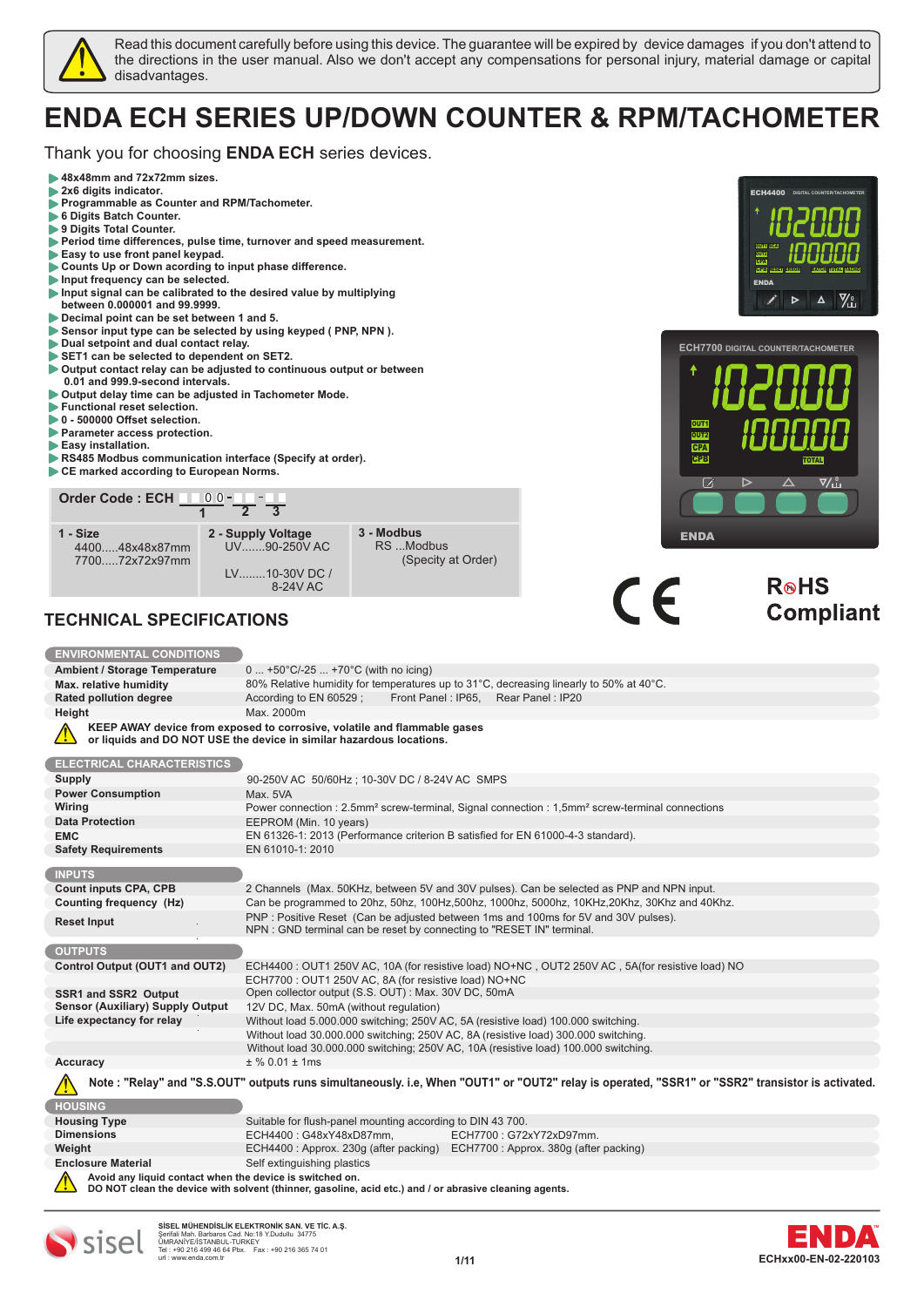



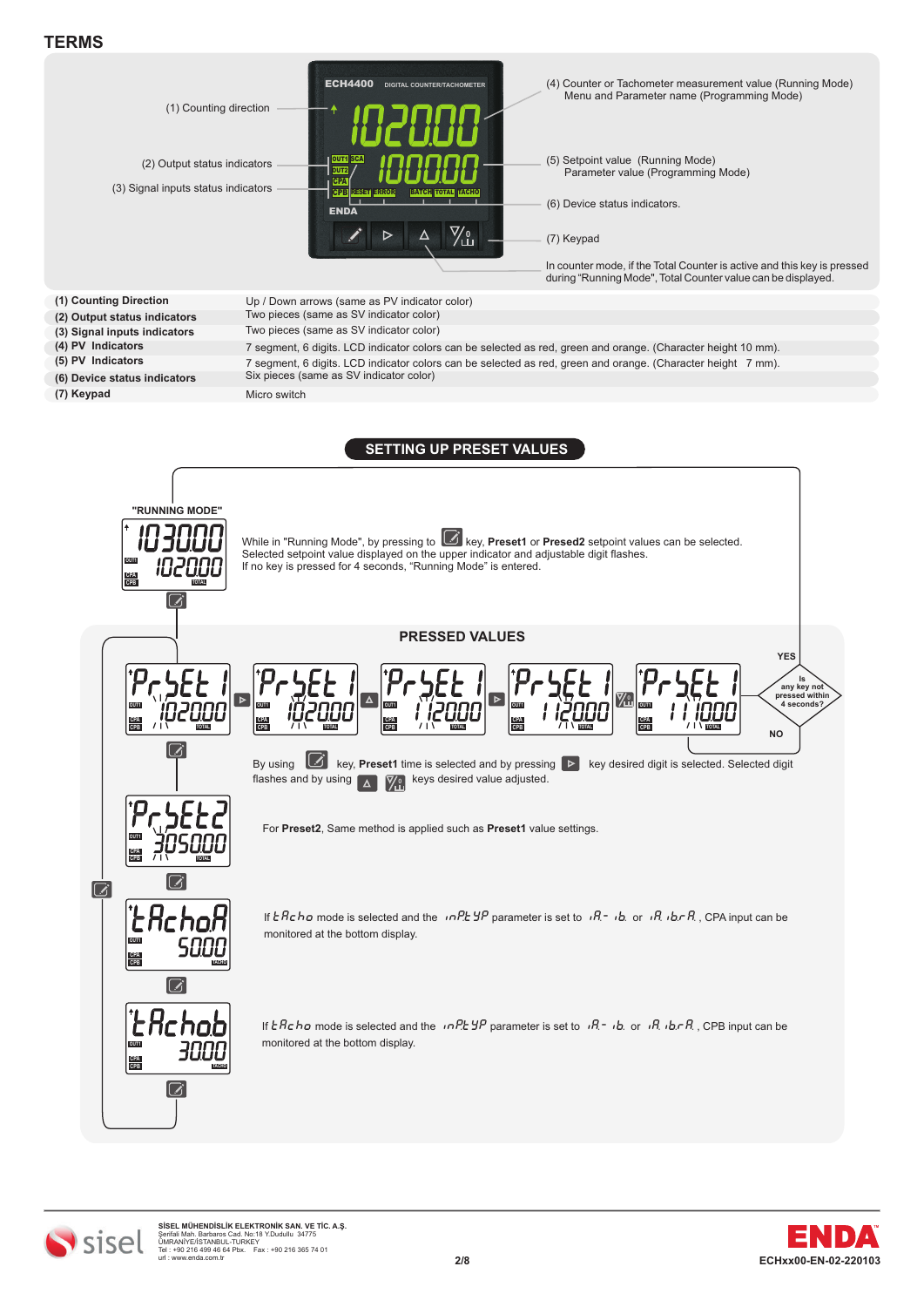

The selected parameter of the digit will flash when the  $\mathcal{C}$  key is pressed. Value can be changed by using  $\Delta$   $\mathcal{V}_{\text{eff}}$  navigation keys. The next digit can be selected with the  $\triangleright$  key and the same method can be applied as the previous step. If the decimal point of the selected parameter can also be adjusted, the message  $-\frac{d}{p}$ appears on the display during the digit selection. While this message is displayed, the decimal point is brought to the desired place with the **A M**, keys. If the  $\Delta$  key (Up) is pressed continuously for 0.6 seconds, the value to be increasing rapidly. The same method applies to the decrement (Down) key.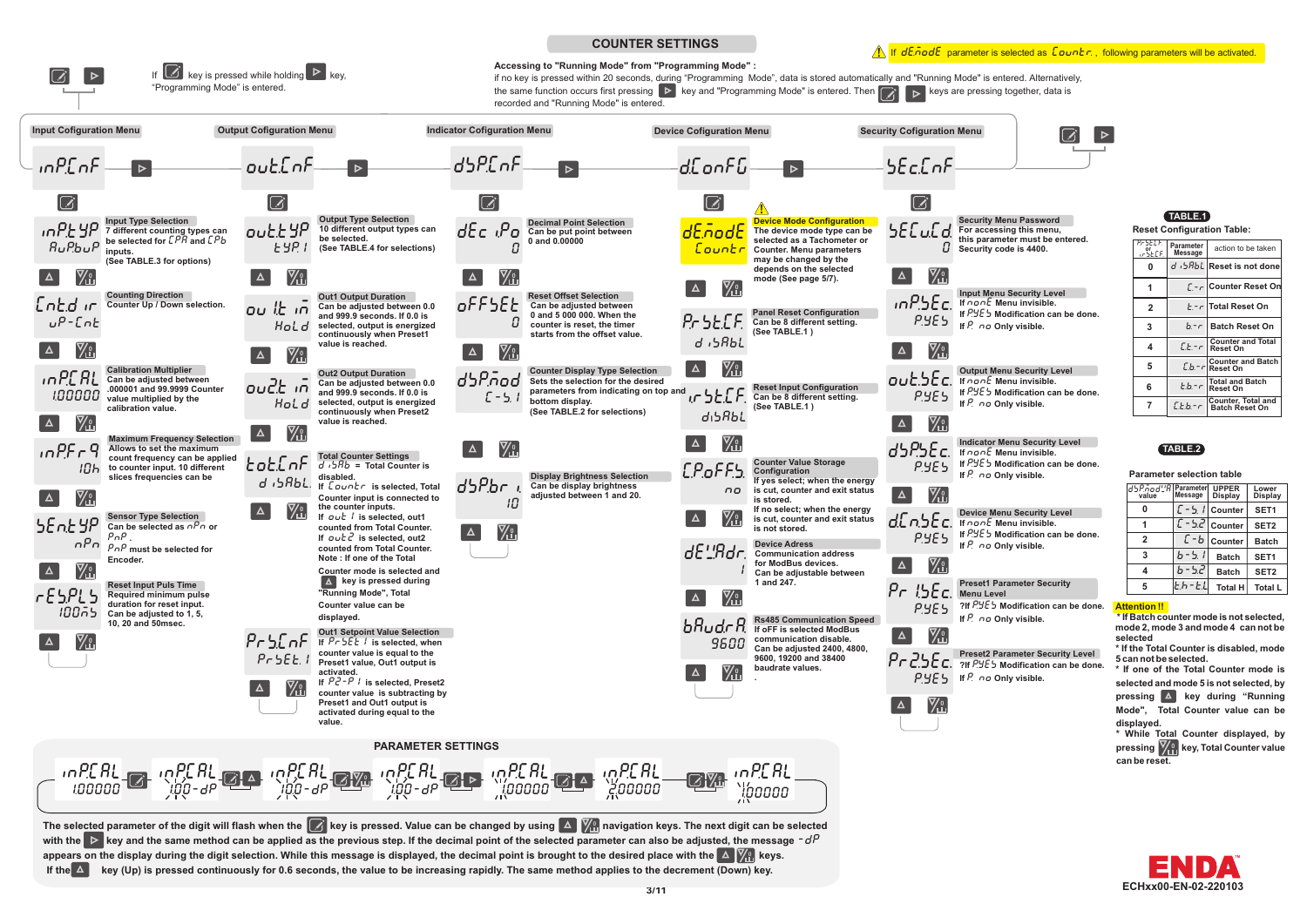

**TABLE.3** COUNTER INPUT TYPE TABLE TABLE.4 **COUNTER OUT TYPE TABLE**





**[ECHxx00-EN-02-220103](https://enda.com/en/automation/counter-tachometer/counter-tachometer/)** 

**TM**

**Input frequency must not exceed the specified value. If input frequency exceed the specified value, the device does not make accurate count.**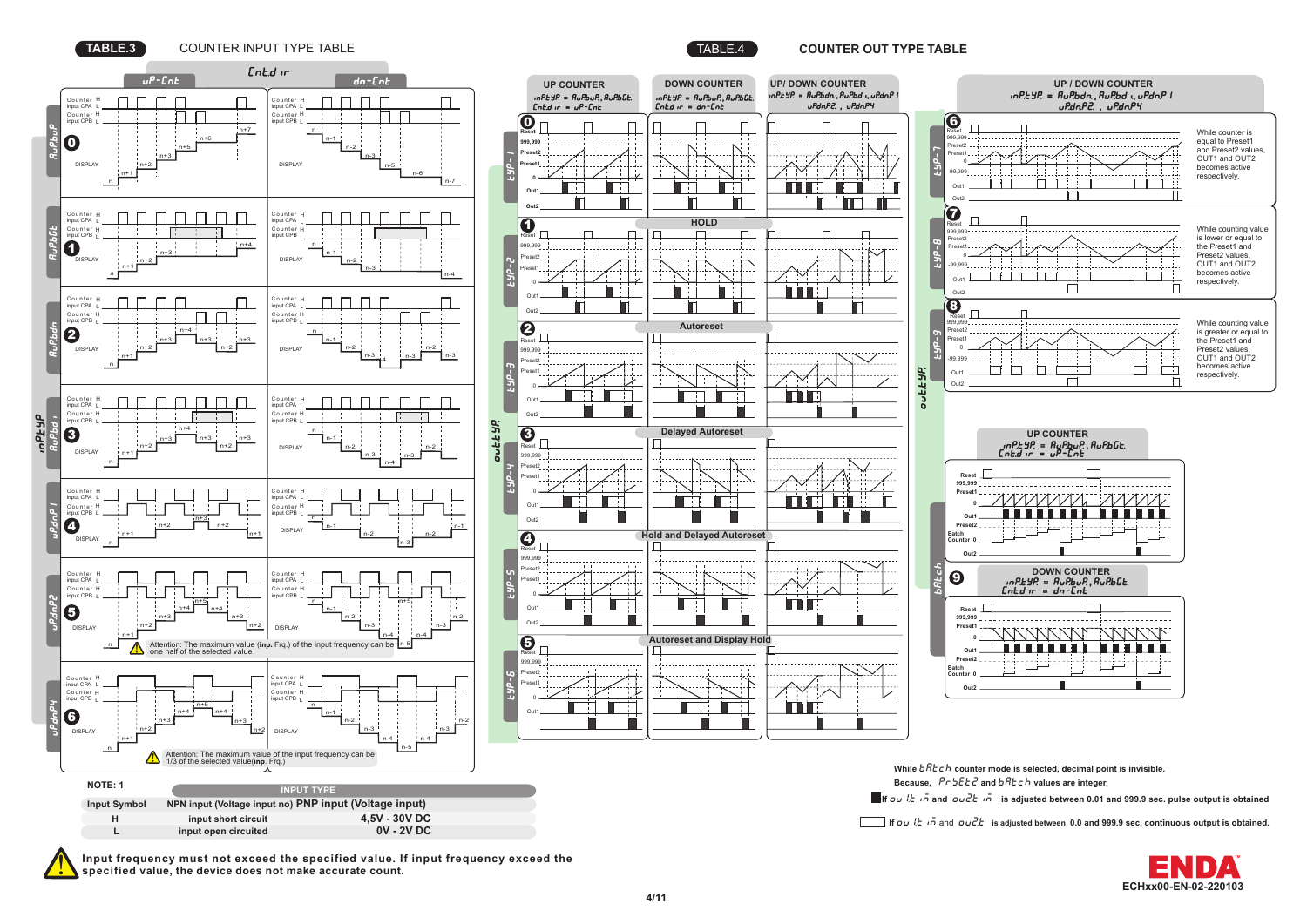

appears on the display during the digit selection. While this message is displayed, the decimal point is brought to the desired place with the **A** Mill keys. If the  $\Delta$  key (Up) is pressed continuously for 0.6 seconds, the value to be increasing rapidly. The same method applies to the decrement (Down) key.

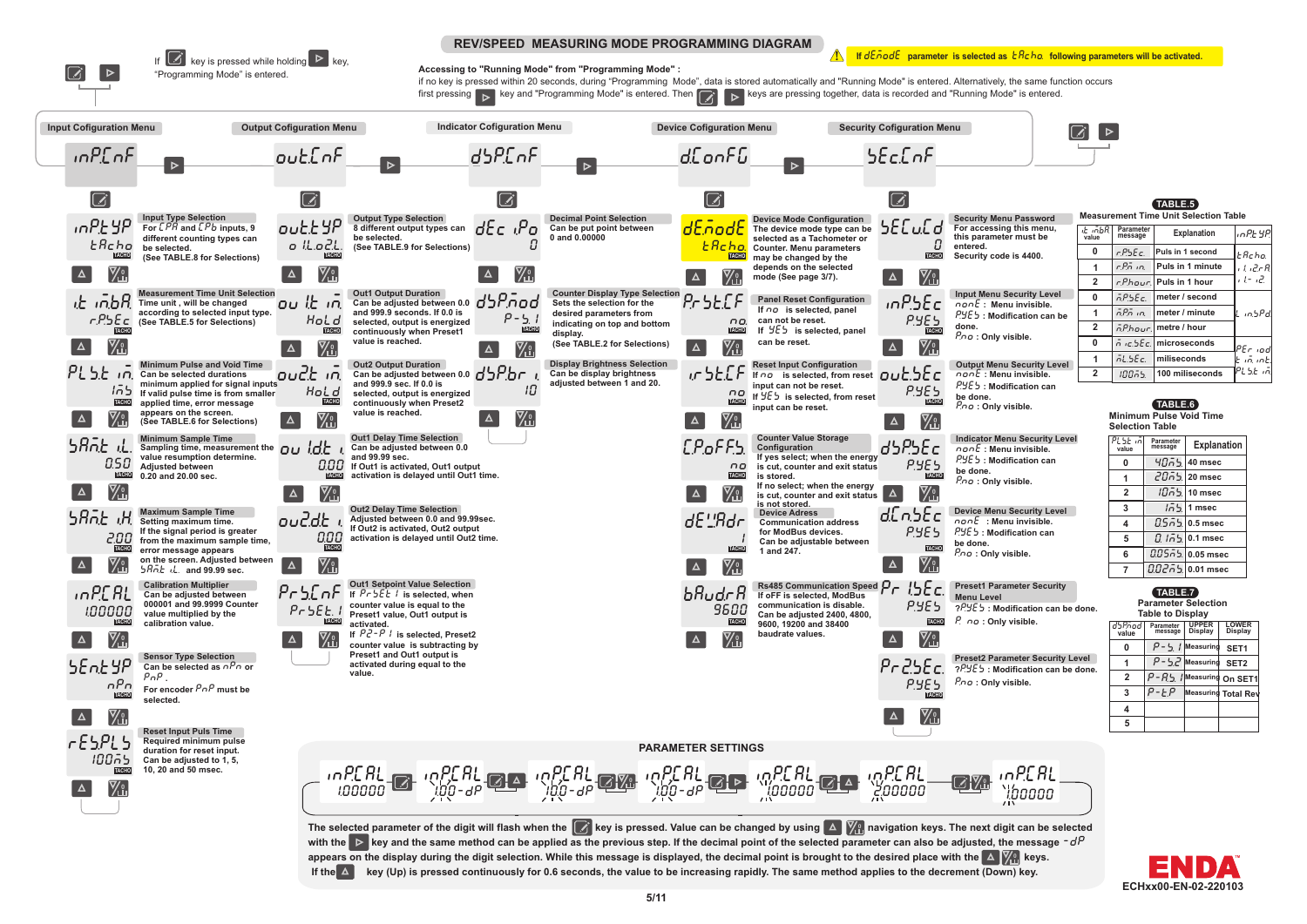| н                                                                          |                                                     |                                                                                                                                                                               |                             |                                      |                                                                    |
|----------------------------------------------------------------------------|-----------------------------------------------------|-------------------------------------------------------------------------------------------------------------------------------------------------------------------------------|-----------------------------|--------------------------------------|--------------------------------------------------------------------|
| <b>CPA input</b>                                                           |                                                     |                                                                                                                                                                               |                             |                                      | second                                                             |
| CPB(HOLD)input                                                             |                                                     |                                                                                                                                                                               |                             |                                      | second                                                             |
| it inbR = cBn in                                                           | T <sub>1</sub>                                      | T <sub>2</sub>                                                                                                                                                                | T3                          |                                      |                                                                    |
| Proses value                                                               | Previous value                                      | (Calibration/T1x60) rpm                                                                                                                                                       | (Calibration/T2x60) rpm     | (Calibration/T2x60) rpm              |                                                                    |
|                                                                            |                                                     | Attention: Pulse and void times input signal appropriate must be selected.                                                                                                    |                             |                                      |                                                                    |
|                                                                            |                                                     | Phase Difference Input Pulse Measurement Method (rps: pulse/second, rpm: pulse/minute, rph : pulse/hour)<br>Direction Indicator                                               |                             |                                      |                                                                    |
| н                                                                          |                                                     |                                                                                                                                                                               |                             |                                      |                                                                    |
| <b>CPA</b> Input<br>L<br>н                                                 |                                                     |                                                                                                                                                                               |                             |                                      | second                                                             |
| <b>CPB</b> Input                                                           |                                                     |                                                                                                                                                                               |                             |                                      | second                                                             |
| ik iñbR = r.Pñ in                                                          | T <sub>1</sub>                                      | T <sub>2</sub>                                                                                                                                                                | T <sub>3</sub>              |                                      |                                                                    |
| <b>Process value</b>                                                       | Previous value                                      | <sup>1</sup> (Calibration/T1x60) rpm <sup>1</sup> (Calibration/T2x60) rpm                                                                                                     |                             | <sup>1</sup> (Calibration/T3x60) rpm |                                                                    |
|                                                                            | CPA With CPB Inputs Puls Rate Finding Method        | Attention: Pulse and void times input signal appropriate must be selected.                                                                                                    |                             |                                      |                                                                    |
|                                                                            |                                                     |                                                                                                                                                                               |                             |                                      |                                                                    |
| <b>CPA</b> input                                                           | Та                                                  | Ta                                                                                                                                                                            | Та                          |                                      | second                                                             |
|                                                                            |                                                     |                                                                                                                                                                               |                             |                                      |                                                                    |
| <b>CPB</b> input                                                           | Tb                                                  | Tb                                                                                                                                                                            | Tb                          | Tb                                   | second                                                             |
|                                                                            |                                                     |                                                                                                                                                                               |                             |                                      |                                                                    |
| <b>Process value</b>                                                       | Previous value                                      |                                                                                                                                                                               | (1/Ta) / (1/Tb)             |                                      |                                                                    |
| з                                                                          |                                                     | Speed Measurement Method (m/s : meter / second, m/m : meter / minute, m/h : meter / hour) Can Be Selected                                                                     |                             |                                      |                                                                    |
|                                                                            |                                                     |                                                                                                                                                                               |                             |                                      | second                                                             |
| CPA input                                                                  | T1                                                  | T <sub>2</sub><br>Ιd                                                                                                                                                          | Td                          | T <sub>3</sub>                       |                                                                    |
| CPB input                                                                  |                                                     |                                                                                                                                                                               |                             |                                      | second                                                             |
| ıt iñЫ. = ñP.5Ec.                                                          |                                                     |                                                                                                                                                                               |                             |                                      |                                                                    |
| Process value                                                              |                                                     | Previous value (Calibration value / T1)m/s                                                                                                                                    | (Calibration value / T2)m/s |                                      | (Calibration value / T3)m/s                                        |
|                                                                            |                                                     | Attention: Pulse and void times input signal appropriate must be selected.                                                                                                    |                             |                                      |                                                                    |
|                                                                            | <b>Period Measurement Method</b>                    |                                                                                                                                                                               |                             |                                      |                                                                    |
| <b>CPA</b> input                                                           |                                                     | .                                                                                                                                                                             |                             |                                      | second                                                             |
|                                                                            | Т1<br>T2                                            | Tn                                                                                                                                                                            |                             | processs value not change            |                                                                    |
|                                                                            |                                                     | Sampling Time                                                                                                                                                                 |                             |                                      | second                                                             |
| CPB(HOLD)inputL                                                            |                                                     |                                                                                                                                                                               |                             |                                      |                                                                    |
| <b>Process value</b>                                                       |                                                     | Previous value<br>Attention: Pulse and void times input signal appropriate must be selected.                                                                                  | (T1+T2+<br>$+Tn$ )/n        |                                      |                                                                    |
|                                                                            | <b>Time Difference Measurement Method</b>           |                                                                                                                                                                               |                             |                                      |                                                                    |
|                                                                            |                                                     |                                                                                                                                                                               |                             |                                      |                                                                    |
| CPA input                                                                  | Т1                                                  | T2<br>Тr                                                                                                                                                                      | Td                          | T3                                   | second                                                             |
| н                                                                          |                                                     |                                                                                                                                                                               |                             |                                      | second                                                             |
| <b>CPB</b> input                                                           |                                                     |                                                                                                                                                                               |                             |                                      |                                                                    |
| <b>Process value</b>                                                       | Önceki değer                                        | Τ1                                                                                                                                                                            | T2.                         | T3                                   |                                                                    |
|                                                                            |                                                     |                                                                                                                                                                               |                             |                                      |                                                                    |
| Attention: Pulse and void times input signal appropriate must be selected. |                                                     |                                                                                                                                                                               |                             |                                      |                                                                    |
| 6                                                                          | <b>Puls Width Measurement Value</b>                 |                                                                                                                                                                               |                             |                                      |                                                                    |
| CPA input                                                                  |                                                     |                                                                                                                                                                               |                             |                                      |                                                                    |
|                                                                            | Τ1                                                  | T <sub>2</sub><br>Td                                                                                                                                                          | T3                          | T <sub>4</sub>                       |                                                                    |
| н                                                                          |                                                     |                                                                                                                                                                               | process value not change    |                                      |                                                                    |
| CPB(HOLD) input L                                                          |                                                     |                                                                                                                                                                               |                             |                                      |                                                                    |
| <b>Process Value</b>                                                       | Provious value                                      | T1                                                                                                                                                                            | T2                          |                                      | T4                                                                 |
| <b>Pulse Census Method</b>                                                 |                                                     | Attention: Pulse and void times input signal appropriate must be selected.                                                                                                    |                             |                                      |                                                                    |
|                                                                            |                                                     |                                                                                                                                                                               |                             |                                      |                                                                    |
| CPA input                                                                  | П                                                   | NN N N 1111<br>Ш<br>Td                                                                                                                                                        | .                           |                                      |                                                                    |
| н                                                                          |                                                     |                                                                                                                                                                               | T≥20ms<br>Td≥20ms           |                                      |                                                                    |
| <b>CPB</b> input<br>L                                                      |                                                     |                                                                                                                                                                               |                             |                                      |                                                                    |
| RESET IN input L<br>Process value                                          | Provious value                                      | counting value: 9                                                                                                                                                             | sayma değeri: 10            | <b>SIFIR</b>                         |                                                                    |
|                                                                            |                                                     | Attention: Pulse and void times input signal appropriate must be selected. (Counting values Calibration = for 1)                                                              |                             |                                      |                                                                    |
| Pulse Census Method                                                        |                                                     |                                                                                                                                                                               |                             |                                      |                                                                    |
| н                                                                          |                                                     |                                                                                                                                                                               | חחחחח                       |                                      |                                                                    |
| <b>CPA</b> input                                                           |                                                     |                                                                                                                                                                               |                             |                                      |                                                                    |
| н<br><b>CPB</b> input                                                      |                                                     |                                                                                                                                                                               | T≥20ms                      |                                      |                                                                    |
| ı.<br>RESET IN input L                                                     |                                                     |                                                                                                                                                                               |                             |                                      |                                                                    |
| Process value                                                              | Previous value                                      | counting value: 9                                                                                                                                                             | counting value: 13          | ZERO                                 |                                                                    |
|                                                                            |                                                     | Attention: Pulse and void times input signal appropriate must be selected. (Counting values Calibration = for 1)                                                              |                             |                                      |                                                                    |
|                                                                            | CHA with CHB Inputs Pulse Difference Finding Method |                                                                                                                                                                               |                             |                                      |                                                                    |
| CPA input                                                                  |                                                     |                                                                                                                                                                               |                             |                                      |                                                                    |
| H                                                                          | Та                                                  | Та                                                                                                                                                                            | Та                          |                                      | second<br>second<br>second<br>second<br>second<br>second<br>second |
| <b>CPB</b> input                                                           | Тb                                                  |                                                                                                                                                                               | Тb                          |                                      | second                                                             |
| it iñbR = r.Pñ in                                                          |                                                     |                                                                                                                                                                               |                             |                                      |                                                                    |
| Process value                                                              | Previous value                                      | ((1/Ta) - (1/Tb))x60 rpm                                                                                                                                                      | ((1/Ta) - (1/Tb))x60 rpm    | ((1/Ta) - (1/Tb))x60 rpm             |                                                                    |
|                                                                            | н .Бһ                                               | ATTENTION ! If this method selected, measured pulse from CPA input must be greater or equal from CPB inputs pulse<br>If CPA small CPB; $nPuEb$ this error message is visible. |                             |                                      |                                                                    |

| NOTE: 1             | <b>INPUT TYPE</b>             |                                  |  |  |
|---------------------|-------------------------------|----------------------------------|--|--|
| <b>Input Symbol</b> | NPN input (Voltage input not) | <b>PNP</b> input (Voltage input) |  |  |
| н                   | Input shourtchange            | 4.5V - 30V DC                    |  |  |
|                     | Input open circuit            | $0V - 2VDC$                      |  |  |





 $\Box$ If  $o$ *u I*.*t*  $\cdot$  *n* and  $o$ *u cl.*  $\cdot$  *n* is adjusted between 0.01 and 999.9 sec. pulse output is obtained.

If  $\sigma v$  i.*t* in and  $\sigma v c'$ , the is adjusted between 0.0 sec. (Hold) continuous output is obtained.

**ou1.dti** and **ou2.dti** Output delayed of until adjusted time . When set 0 output is instantly taken is adjusted between 0.0 and 999.9 sec.



 $\sqrt{ }$ 

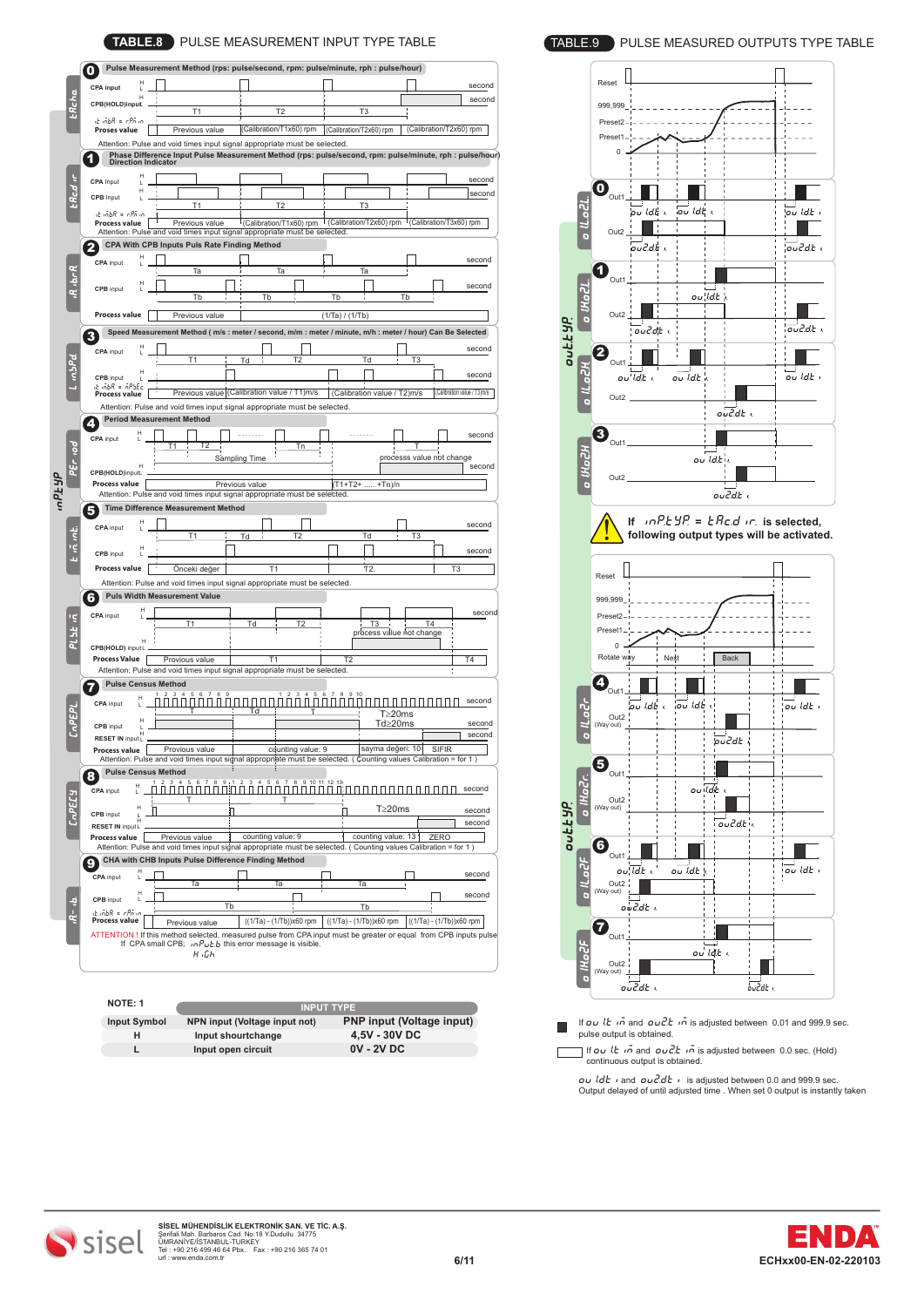# **CONNECTION DIAGRAM**



#### **SENSOR CONNECTION SAMPLES**

#### **Connection samples for PNP sensor type Connection samples for NPN sensor type**





#### **Logic output of the device is not electrically isolated.**

- **Note : 1)** Mains supply cords shall meet the requirements of **IEC60227** or **IEC60245. 2)** In accordance with the safety regulations, the power
	- supply switch shall bring the identification of the relevant instrument and it should be easily accessible by the operator.



**Equipment is protected throughout by DOUBLE INSULATION.**





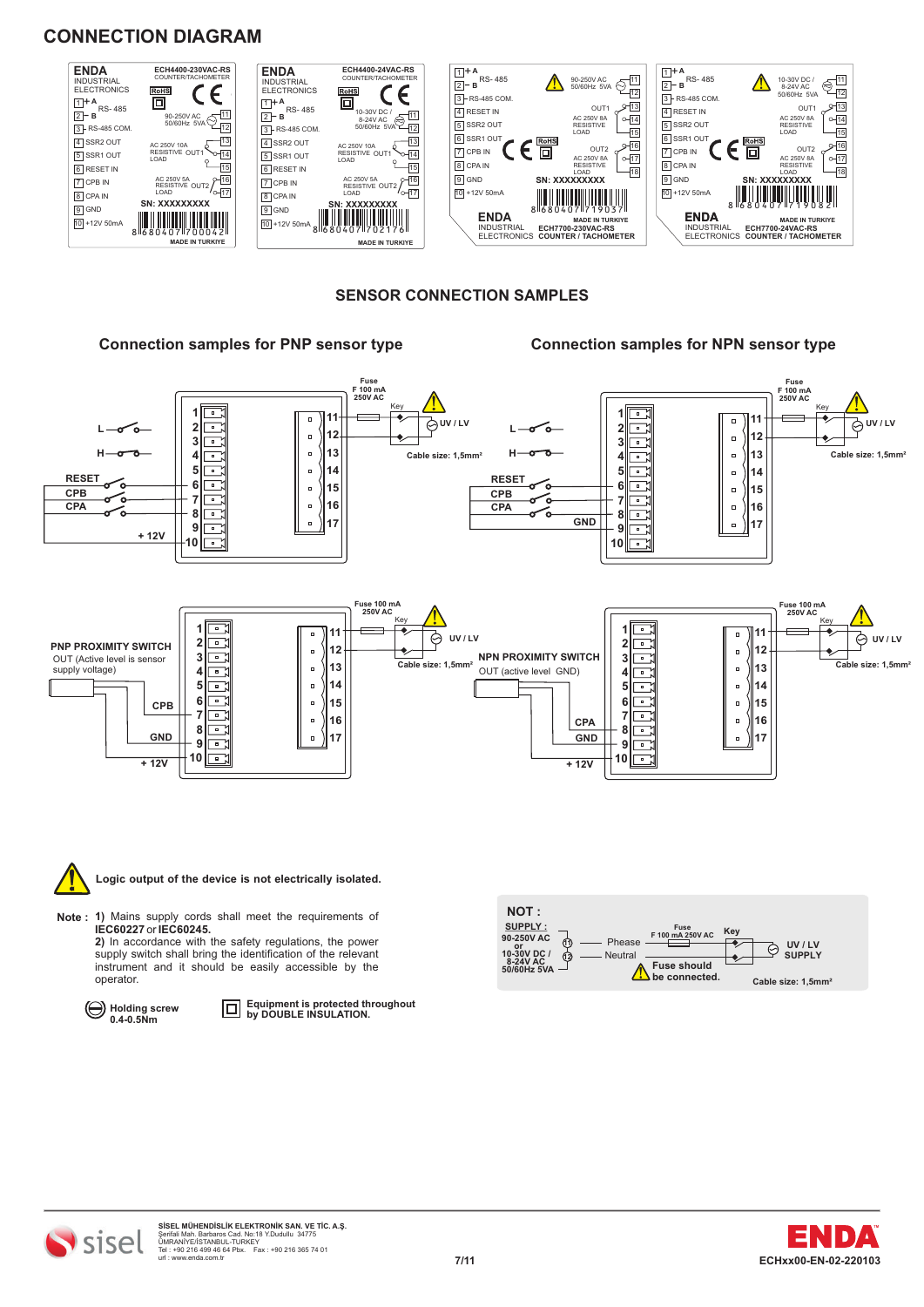

**-** While pressing both side of the device in direction **1** and push it in direction **2**. **To removing the device from the panel: 1** and push it in direction **2** 

**1)** While performing panel mounting,additional space should be allocated for cables. **2)** Panel thickness should be maximum **9mm. 3)** If there is no **100mm** free space at back side of the device, it would be difficult to remove it from the panel.

**ENDA ECH** Series are intended for installation within control panels. Make sure that the device is used only for intended purpose. The shielding must be grounded on the instrument side. During an installation, all of the cables that are connected to the device must be free of electrical power. The device must be protected against inadmissible humidity, vibrations, severe soiling. Make sure that the operation temperature is not exceeded. All input and output lines that are not connected to the supply network must be laid out as shielded and twisted cables. These cables should not be close to the power cables or components. The installation and electrical connections must be carried out by a qualified staff and must be according to the relevant locally



**TM**

SISEL MÜHENDISLİK ELEKTRONIK SAN. VE TİC. A.Ş.<br>Şerifali Mah. Barbaros Cad. No:18 Y.Dudullu 34775<br>Tel : +90 216 499 46 64 Pbx. Fax : +90 216 365 74 01<br>url : www.enda.com.tr<br>url : www.enda.com.tr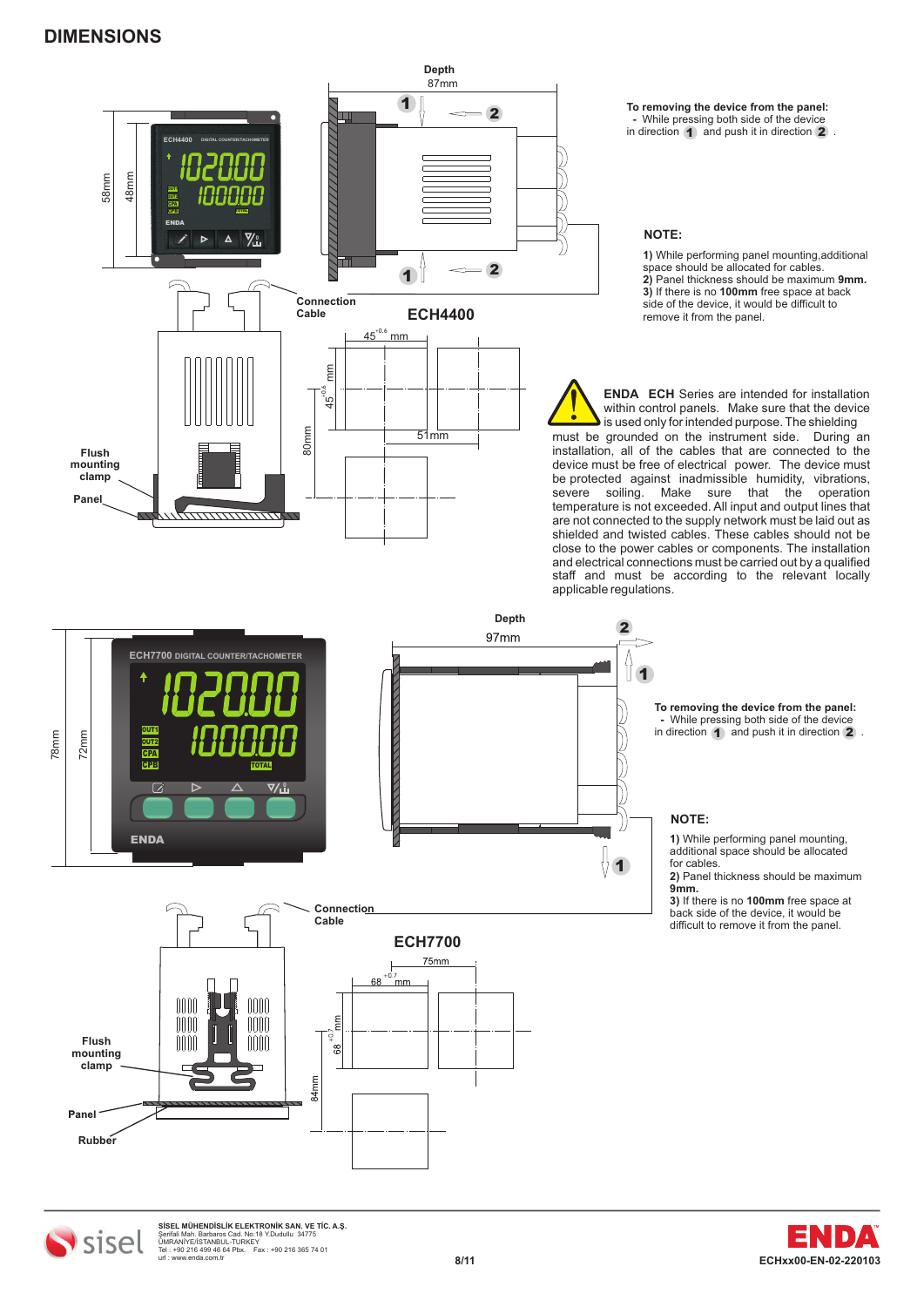# **ENDA ECHxx00 COUNTER/TACHOMETER MODBUS ADDRESS MAP**

# **1.1 Counter/Tachometer Memory Map for Timer Holding Registers**

|                                             | Parameter       |                                                                                                                                                                                                                | <b>Holding Register</b>  | Data                                                              |                                                                                                                                                                                                                                                                    | Read /Write        | Factory     |
|---------------------------------------------|-----------------|----------------------------------------------------------------------------------------------------------------------------------------------------------------------------------------------------------------|--------------------------|-------------------------------------------------------------------|--------------------------------------------------------------------------------------------------------------------------------------------------------------------------------------------------------------------------------------------------------------------|--------------------|-------------|
|                                             | Number          |                                                                                                                                                                                                                | Address<br>Decimal (Hex) | Type                                                              | Data Content                                                                                                                                                                                                                                                       |                    | Settings    |
|                                             | H0              |                                                                                                                                                                                                                | 0000d (0000h)            | Dword                                                             | Setpoint for Preset1 value. (Adjustable between 0-999999d. Format :32 Bit Hex = 0-999999d)<br>First word LSW, second word MSW<br>Sample: Adjusting for 550000d (86470h); LSW = $6470h$ , MSW = 0008h                                                               | Permissions<br>R W | 100000      |
|                                             | H <sub>2</sub>  |                                                                                                                                                                                                                | 0002d (0002h)            | Dword                                                             | Setpoint for Preset2 value. (Format must be as in the H0 parameter)                                                                                                                                                                                                | R W                | 200000      |
|                                             |                 | 0004d                                                                                                                                                                                                          | (0004h)                  | Word                                                              | Counter input type selection. (See TABLE.3 for adjustment)                                                                                                                                                                                                         |                    |             |
|                                             | Η4              |                                                                                                                                                                                                                |                          |                                                                   |                                                                                                                                                                                                                                                                    | R W                | 0           |
| Counter/Tachometer Configurasion Parameters | <b>H5</b>       |                                                                                                                                                                                                                | 0005d (0005h)            | Word                                                              | Counter input frequency selection.<br>$0 = 20$ Hz, 1 = 50Hz, 2 = 100Hz, 3 = 500Hz, 4 = 1000Hz, 5 = 5Khz<br>$6 = 10$ Khz, $7 = 20$ Khz, $8 = 50$ Khz, $9 = 80$ Khz                                                                                                  | R W                | 0           |
|                                             | H6              |                                                                                                                                                                                                                | 0006d (0006h)            | Word                                                              | Counter counting direction selection. $0 = Up$ counting, $1 = Down$ counting                                                                                                                                                                                       | R W                | 0           |
|                                             | <b>H7</b>       | 0007d                                                                                                                                                                                                          | (0007h)                  | Word                                                              | Sensor type selection. $0 = NPN$ , $1 = PNP$                                                                                                                                                                                                                       | R W                | 0           |
|                                             | H8              | 0008d                                                                                                                                                                                                          | (0008h)                  | Word                                                              | Reset input pulse time selection. $0 = 1$ ms, $1 = 5$ ms, $2 = 20$ ms, $3 = 50$ ms, $4 = 100$ ms                                                                                                                                                                   | R W                | $\mathbf 0$ |
|                                             | H <sub>9</sub>  |                                                                                                                                                                                                                | 0009d (0009h)            | Dword                                                             | Setpoint for Calibration. (Adjustable between Format :32 Bit BCD = 1-999999)<br>First word LSW second word MSW<br>Sample: Adjustable between 150000 BCD (0150000h); LSW = 0000h, MSW = 0150h                                                                       | R W                | 100000      |
|                                             | H11             |                                                                                                                                                                                                                | 0011d (000Bh)            | Word                                                              | Decimal point selection for Calibration. $(0 = .000000, 1 = 0.00000, 2 = 00.0000)$                                                                                                                                                                                 | R W                | 1           |
|                                             | H <sub>12</sub> | 0012d                                                                                                                                                                                                          | (000Ch)                  | Word                                                              | Tachometer input type selection. (See TABLE.8 for adjustment)                                                                                                                                                                                                      | R W                | $\mathbf 0$ |
|                                             | H <sub>13</sub> | 0013d                                                                                                                                                                                                          | (000Dh)                  | Word                                                              | Tachometer time base selection. (See TABLE.5 for setting)                                                                                                                                                                                                          | R W                | $\mathbf 0$ |
|                                             |                 | 0014d                                                                                                                                                                                                          |                          |                                                                   |                                                                                                                                                                                                                                                                    |                    |             |
|                                             | H14             |                                                                                                                                                                                                                | (000Eh)                  | Word                                                              | Tachometer pulse time selection. (See TABLE.6 for adjustment)                                                                                                                                                                                                      | R W                | 3           |
|                                             | H <sub>15</sub> | 0015d                                                                                                                                                                                                          | (000Fh)                  | Word                                                              | Tachometer sampling time selection. Selectable between 0.20 s with 20.0 s.                                                                                                                                                                                         | R W                | 50          |
|                                             | H <sub>16</sub> | 0016d                                                                                                                                                                                                          | (0010h)                  | Word                                                              | Tachometer maximum sample time selection. Selectable between H8 and 99.99 s                                                                                                                                                                                        | R W                | 200         |
|                                             | H <sub>17</sub> | 0017d                                                                                                                                                                                                          | (0011h)                  | Word                                                              | Counter output type selection. (See TABLE.4 for adjustment)                                                                                                                                                                                                        | R W                | 0           |
|                                             | H18             |                                                                                                                                                                                                                | 0018d (0012h)            | Word                                                              | Total Counter configuration selection.<br>0 = Total Counter disable, 1 = Counter input connects: Total Counter<br>2 = OUT1 output connects: Total Counter, 3 = OUT2 output connects: Total Counter                                                                 | R W                | 0           |
| <b>Output Parameters</b>                    | H <sub>19</sub> |                                                                                                                                                                                                                | 0019d (0013h)            | Word                                                              | Setpoint value selection for OUT1<br>0 = Preset1 OUT1 output value, 1 = Preset2 - Preset1 OUT1 output value                                                                                                                                                        | R W                | 0           |
|                                             | H <sub>20</sub> | 0020d                                                                                                                                                                                                          | (0014h)                  | Word                                                              | OUT1 output time setting. Adjustable between 0.0 and 999.9 sec. 0= continuously activated                                                                                                                                                                          | R W                | 0           |
|                                             | H <sub>21</sub> | 0021d                                                                                                                                                                                                          | (0015h)                  | Word                                                              | OUT2 output time setting. Adjustable between 0.0 and 999.9 sec. 0= continuously activated                                                                                                                                                                          | R W                | 0           |
|                                             | H <sub>22</sub> | 0022d                                                                                                                                                                                                          | (0016h)                  | Word<br>Tachometer output type select (See TABLE.9 for adjusment) |                                                                                                                                                                                                                                                                    | R W                | 0           |
|                                             |                 | H <sub>23</sub><br>0023d<br>(0017h)<br>Word<br>Tachometer OUT1 output delay time. Adjustable between 0.0 and 999.9 sec.                                                                                        |                          | R W                                                               | 0                                                                                                                                                                                                                                                                  |                    |             |
|                                             | H <sub>24</sub> | 0024d                                                                                                                                                                                                          | (0018h)                  | Word                                                              | Tachometer OUT2 output delay time. Adjustable between 0.0 and 999.9 sec.                                                                                                                                                                                           |                    | 0           |
|                                             | H <sub>25</sub> | 0025d                                                                                                                                                                                                          | (0019h)                  | Dword                                                             | Decimal point selection parameter.                                                                                                                                                                                                                                 |                    | 10          |
| Display Configurasion<br>Parameters         |                 |                                                                                                                                                                                                                |                          |                                                                   | $0 =$ Decimal point no, $1 = 0.0$ , $2 = 0.00$ , $3 = 0.000$ , $4 = 0.0000$ , $5 = 0.00000$                                                                                                                                                                        | R W<br>R W         |             |
|                                             | H <sub>27</sub> | 0027d                                                                                                                                                                                                          | (001Bh)                  |                                                                   | Word<br>Offset value (Format must be as in the H0 parameter)                                                                                                                                                                                                       |                    | 0           |
|                                             | H <sub>28</sub> | 0028d                                                                                                                                                                                                          | (001Ch)                  | Word                                                              | Counter display configuration selection. (See TABLE.2 for adjustment)                                                                                                                                                                                              | R W                | 0           |
|                                             | H <sub>29</sub> | 0029d                                                                                                                                                                                                          | (001Dh)                  | Word                                                              | Tachometer display configuration selection. (Seen TABLE.7 for adjustment)                                                                                                                                                                                          | R W                | 0           |
|                                             | H30             | 0030d                                                                                                                                                                                                          | (001Eh)                  | Word                                                              | Display brightness setting parameter. Adjustable between1 and 20.                                                                                                                                                                                                  | R W                | 10          |
|                                             | H31             | 0031d                                                                                                                                                                                                          | (001Fh)                  | Word                                                              | Counter/Tachometer selection parameter (0 = Counter mode, 1 = Tachometer mode).                                                                                                                                                                                    | R W                | $\mathbf 0$ |
|                                             | H <sub>32</sub> |                                                                                                                                                                                                                | 0032d (0020h)            | Word                                                              | Counter panel reset configuration selection. (See TABLE.1 for adjusment)                                                                                                                                                                                           | R W                | 0           |
| Device Configurasion                        | H33             |                                                                                                                                                                                                                | 0033d (0021h)            | Word                                                              | Counter reset input configuration selection. (See TABLE.1 for adjusment)                                                                                                                                                                                           | R W                | 0           |
|                                             | H34             |                                                                                                                                                                                                                | 0034d (0022h)            | Word                                                              | Tachometer panel reset configuration selection. $(0 = No, 1 = Yes)$                                                                                                                                                                                                | R W                | 0           |
|                                             | H35             |                                                                                                                                                                                                                | 0035d (0023h)            | Word                                                              | Tachometer reset input configuration selection. $(0 = No, 1 = Yes)$                                                                                                                                                                                                | R W                | 0           |
|                                             | H <sub>36</sub> | 0036d                                                                                                                                                                                                          | (0024h)                  | Word                                                              | When the energy is cut, measurement value stored. $(0 = No, 1 = Yes)$                                                                                                                                                                                              | R W                | 0           |
|                                             | H <sub>37</sub> |                                                                                                                                                                                                                | 0037d (0025h)            | Word                                                              |                                                                                                                                                                                                                                                                    |                    | 1           |
|                                             |                 |                                                                                                                                                                                                                |                          |                                                                   | Device address value for Modbus (Adjustable between 1 and 247)<br>Connection speed for Modbus:                                                                                                                                                                     | R W                |             |
|                                             | H38             |                                                                                                                                                                                                                | 0038d (0026h)            | Word                                                              | $0 = 1200$ bps, $1 = 2400$ bps, $2 = 4800$ bps, $3 = 9600$ bps,<br>$4 = 14400$ bps, $5 = 19200$ bps, $6 = 38400$ bps, $7 = 57600$ bps                                                                                                                              | R W                | 3           |
|                                             | H39             |                                                                                                                                                                                                                | 0039d (0027h)            | Word                                                              | Counter/Tachometer configuration menu security parameter. Adjustable between 0 and 2.<br>0 = Menu invisible, 1 = Menu parameters is programmable, 2 = Menu parameters is only visible                                                                              | R W                | 1           |
|                                             | H40             | Output parameters menu security parameter. Adjustable between 0 and 2<br>Word<br>0040d (0028h)<br>$0 =$ Menu invisible, 1 = Menu parameters is programmable, 2 = Menu parameters is only visible               |                          | R W                                                               | 1                                                                                                                                                                                                                                                                  |                    |             |
|                                             |                 | Display configuration menu security parameter. Adjustable between 0 and 2<br>$H41$ 0041d (0029h)<br>Word<br>$0 =$ Menu invisible, $1 =$ Menu parameters is programmable, $2 =$ Menu parameters is only visible |                          | R W                                                               | 1                                                                                                                                                                                                                                                                  |                    |             |
| Security Parameters                         |                 | Device configuration menu security parameter. Adjustable between 0 and 2<br>$H42$ 0042d (002Ah)<br>Word<br>$0 =$ Menu invisible, 1 = Menu parameters is programmable, 2 = Menu parameters is only visible      |                          | R W                                                               | 1                                                                                                                                                                                                                                                                  |                    |             |
|                                             |                 |                                                                                                                                                                                                                | H43 0043d (002Bh)        | Word                                                              | Preset 1 (H0) parameter security parameter. Adjustable between 1 and 2<br>$1$ = Menu parameters is programmable, $2$ = Menu parameters is only visible                                                                                                             | R W                | 1           |
|                                             |                 |                                                                                                                                                                                                                | H44 0044d (002Ch)        | Word                                                              | Preset 2 (H2) parameter security parameter. Adjustable between 1 and 2<br>$1$ = Menu parameters is programmable, $2$ = Menu parameter is only visible                                                                                                              | R W                | 1           |
|                                             |                 |                                                                                                                                                                                                                | H45 0045d (002Dh)        | Word                                                              | Function control parameter<br>Puristion control parameteri<br>If (23040d (5A00h) value is entered, device is returned to factory settings.<br>If 23041d (5A01h) value is entered, counting value is enset according to H33 value.<br>If 23042d (5A02h) value is en | R W                | 0           |



SISEL MÜHENDISLİK ELEKTRONIK SAN. VE TİC. A.Ş.<br>Şerifali Mah. Barbaros Cad. No:18 Y.Dudullu 34775<br>Tel : +90 216 499 46 64 Pbx. Fax : +90 216 365 74 01<br>url : www.enda.com.tr<br>url : www.enda.com.tr

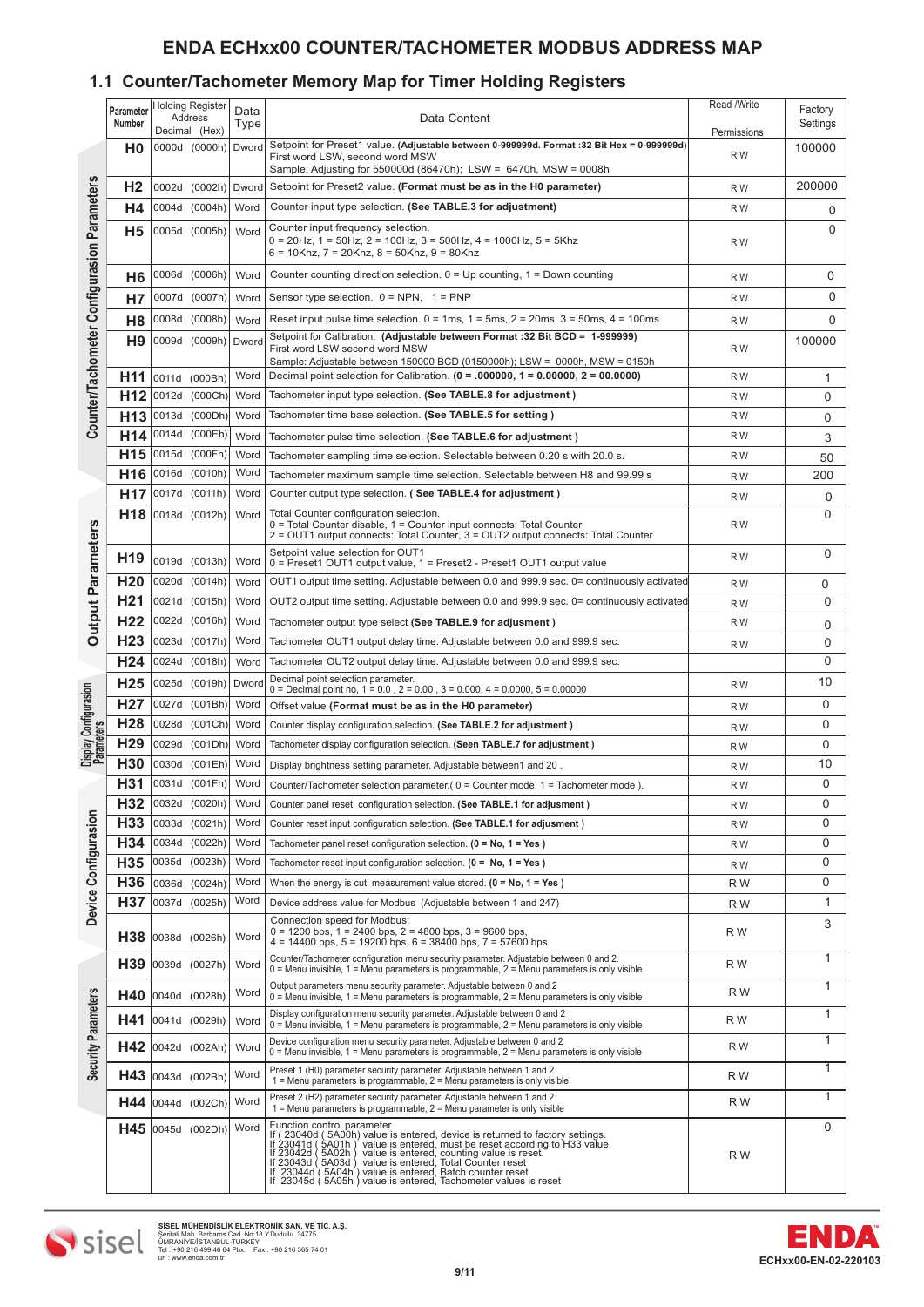# **ENDA ECHxx00 COUNTER/TACHOMETER MODBUS ADDRESS MAP**

# **1.2 Memory Map For Input Registers**

| Parameter<br>Number | Input Register<br>address<br>Decimal (Hex) | Data<br>Type | Data Content                                                                                                                                                                                                          | Read / Write<br>Permission |
|---------------------|--------------------------------------------|--------------|-----------------------------------------------------------------------------------------------------------------------------------------------------------------------------------------------------------------------|----------------------------|
| 10                  |                                            |              | 0000d (0000h) Dword Counter counting values (Format: 32 Bit Hex = Adjustable between -999999 and 999999d)<br>First word LSW, second word MSW<br>Sample: Reading value for 550000d (86470h); LSW = 6470h, MSW = 0008h. | R                          |
| $12 \,$             |                                            |              | 0002d (0002h) Dword Batch counter counting value (Format :32 Bit Hex = Adjustable 0 and 999999d)<br>First word LSW, second word MSW<br>Sample: If reading value is $550000d$ (86470h); LSW = 6470h, MSW = 0008h       | R                          |
| 14                  |                                            |              | 0004d (0004h) Dword Total Counter counting value<br>(Format: 32 Bit Hex = Adjustable between -999,999,999 and 999,999,999d)<br>First word LSW, second word MSW                                                        | R                          |
| 16                  |                                            |              | 0006d (0006h) Dword Counter hold value (Format is as in the 10 input register)                                                                                                                                        | R                          |
| 18                  |                                            |              | 0008d (0008h) Dword Active Preset1 value (Format is as in the I2 input register)                                                                                                                                      | R                          |
| 110                 |                                            |              | 0010d (000Ah) Dword Tachometer measurement value (Format is as in the I2 input register)                                                                                                                              | R                          |
| 112                 |                                            |              | 0012d (000Ch) Dword CPA pulse value (Format is as in the I2 input register)                                                                                                                                           | R                          |
| 114                 |                                            |              | 0014d (000Eh) Dword CPB pulse value (Format is as in the I2 input register)                                                                                                                                           | R                          |

# **1.3 Memory Map for Input Registerlers**

| Parameter<br><b>Number</b> | <b>Holding Register</b><br>addresses<br>Decimal (Hex) | Data<br><b>Type</b> | <b>Data Content</b>                                                                                   | Read / Write<br>Permission |
|----------------------------|-------------------------------------------------------|---------------------|-------------------------------------------------------------------------------------------------------|----------------------------|
| I0                         |                                                       |                     | (0000d (0000h) Word Timer1 time value (Must be read according to BCD format)                          |                            |
|                            |                                                       |                     | 0001d (0001h) Word Timer2 time value (Format is as in the 10 parameter)                               |                            |
| 12                         |                                                       |                     | 0002d (0002h) Word   Out1 pulse time value (Must be read according to BCD format. Sensitivity 0.00sn) |                            |
| 13                         |                                                       |                     | 0003d (0003h) Word   Out2 pulse time value (Format is as in the I2 parameter)                         |                            |
|                            | --                                                    |                     |                                                                                                       |                            |

# **1.4 Memory Map for Output Status Indicator Bits**

| <b>Parameter</b><br>Number | Discrete input<br>addresses        | Data<br>Type | <b>Data Content</b>                                                           | Read / Write<br>Permission |
|----------------------------|------------------------------------|--------------|-------------------------------------------------------------------------------|----------------------------|
| D <sub>0</sub>             | (0000)h                            | Bit          | OUT1 Output status $(0 = OFF, 1 = ON)$                                        | R                          |
| D1                         | (0001)h                            | Bit          | OUT2 Output status $(0 = OFF, 1 = ON)$                                        | R                          |
| D <sub>2</sub>             | (0002)h                            | Bit          | Panel reset key status ( $0 =$ Reset key inactive, $1 =$ Reset key is active) | R                          |
| D <sub>3</sub>             | (0003)h                            | Bit          | Reserve                                                                       | R                          |
| D4                         | $(0004)$ h                         | Bit          | Reset input status ( $0 =$ Reset input inactive, $1 =$ Reset input is active) | R                          |
| D <sub>5</sub>             | (0005)h                            | Bit          | Gate input status ( $0 =$ Gate input inactive, $1 =$ Gate input is active)    | R                          |
| D <sub>6</sub>             | (0006)h                            | Bit          | Start input status ( $0 =$ Start input inactive, $1 =$ Start input is active) | R                          |
| D7-D15                     | 0007d (0007h)<br><br>0015d (000Fh) | Bit          | Reserve                                                                       | R                          |

#### **1.5 Memory Map for Software Revision Input Registers**

| Software<br>Revision | 0920d (0398h) Word | 14 | Software name and update date is in ASCII format and 14 word.<br>Example: EM4400-01<br>28 Feb 2015. |  |
|----------------------|--------------------|----|-----------------------------------------------------------------------------------------------------|--|
|                      |                    |    | Memory Format:                                                                                      |  |
|                      |                    |    | 10<br>14                                                                                            |  |
|                      |                    |    | CE 4 4 0 0 0 -  <br>14 2 IA<br>2101.61<br>la ul                                                     |  |
|                      |                    |    | NOTE:                                                                                               |  |
|                      |                    |    | To view each word correctly by changing the byte sequences should be displayed as ASCII TEXT        |  |